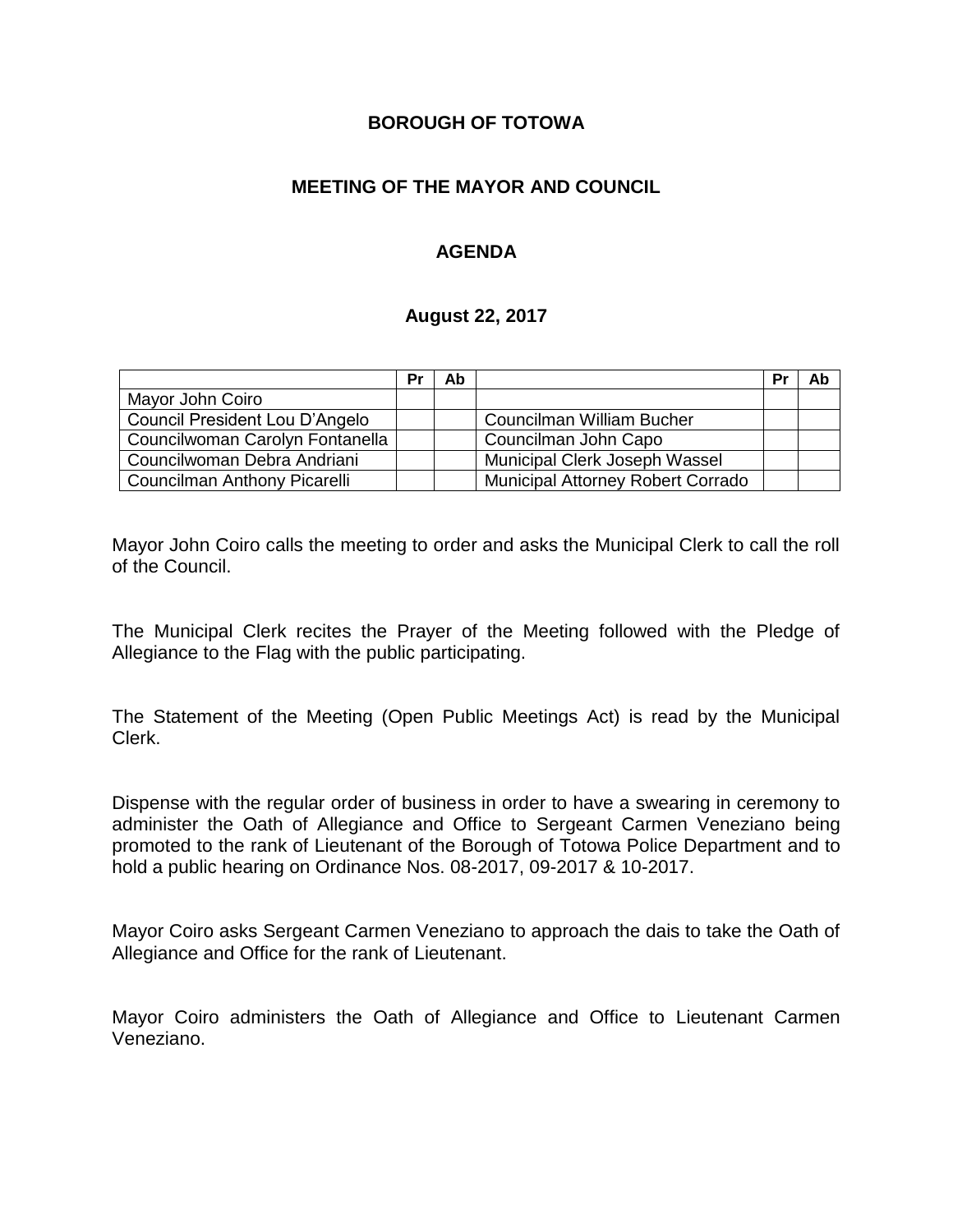A badge symbolic to the rank of Lieutenant is presented to Lieutenant Carmen Veneziano by Police Chief Robert Coyle.

Congratulations are extended to Lieutenant Carmen Veneziano.

Recess.

The Municipal Clerk announces that Ordinance Nos. 08-2017, 09-2017 & 10-2017 have been advertised for public hearing for Tuesday, August 22, 2017.

The Municipal Clerk reads the legal notice and the title of Ordinance No. 08-2017 (Bond Ordinance For Various Road Improvements).

Open public hearing.

Mayor Coiro asks if any citizens wish to be heard on Ordinance No. 08-2017.

# **CITIZENS HEARD:**

Close public hearing.

The Municipal Clerk reads Ordinance No. 08-2017 by title.

Adopt Ordinance No. 08-2017.

The Municipal Clerk reads the legal notice and the title of Ordinance No. 09-2017 (Bond Ordinance For Furler Street Water Main Replacement).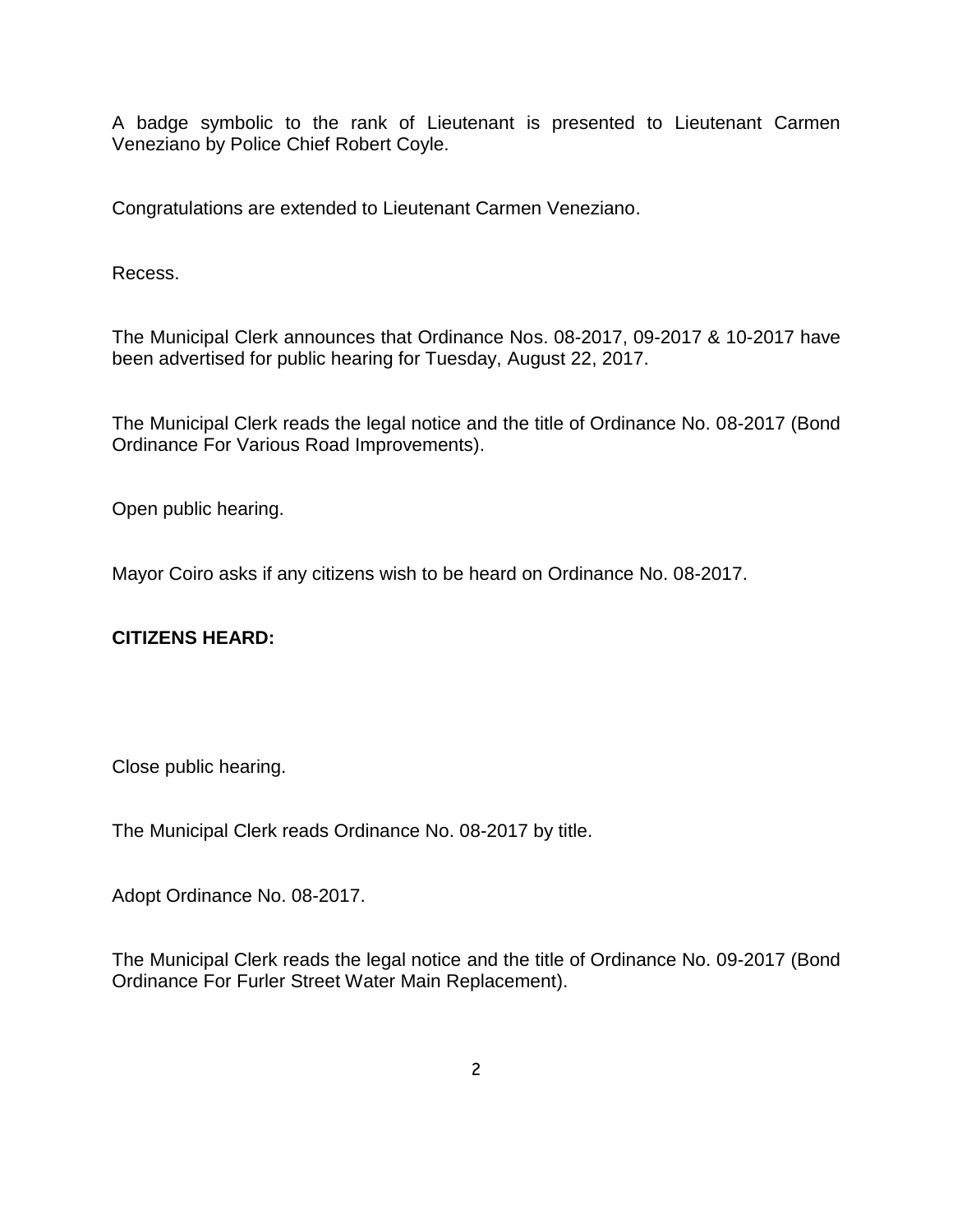Open public hearing.

Mayor Coiro asks if any citizens wish to be heard on Ordinance No. 09-2017.

## **CITIZENS HEARD:**

Close public hearing.

The Municipal Clerk reads Ordinance No. 09-2017 by title.

Adopt Ordinance No. 09-2017.

The Municipal Clerk reads the legal notice and the title of Ordinance No. 10-2017 (Property Maintenance).

Open public hearing.

Mayor Coiro asks if any citizens wish to be heard on Ordinance No. 10-2017.

# **CITIZENS HEARD:**

Close public hearing.

The Municipal Clerk reads Ordinance No. 10-2017 by title.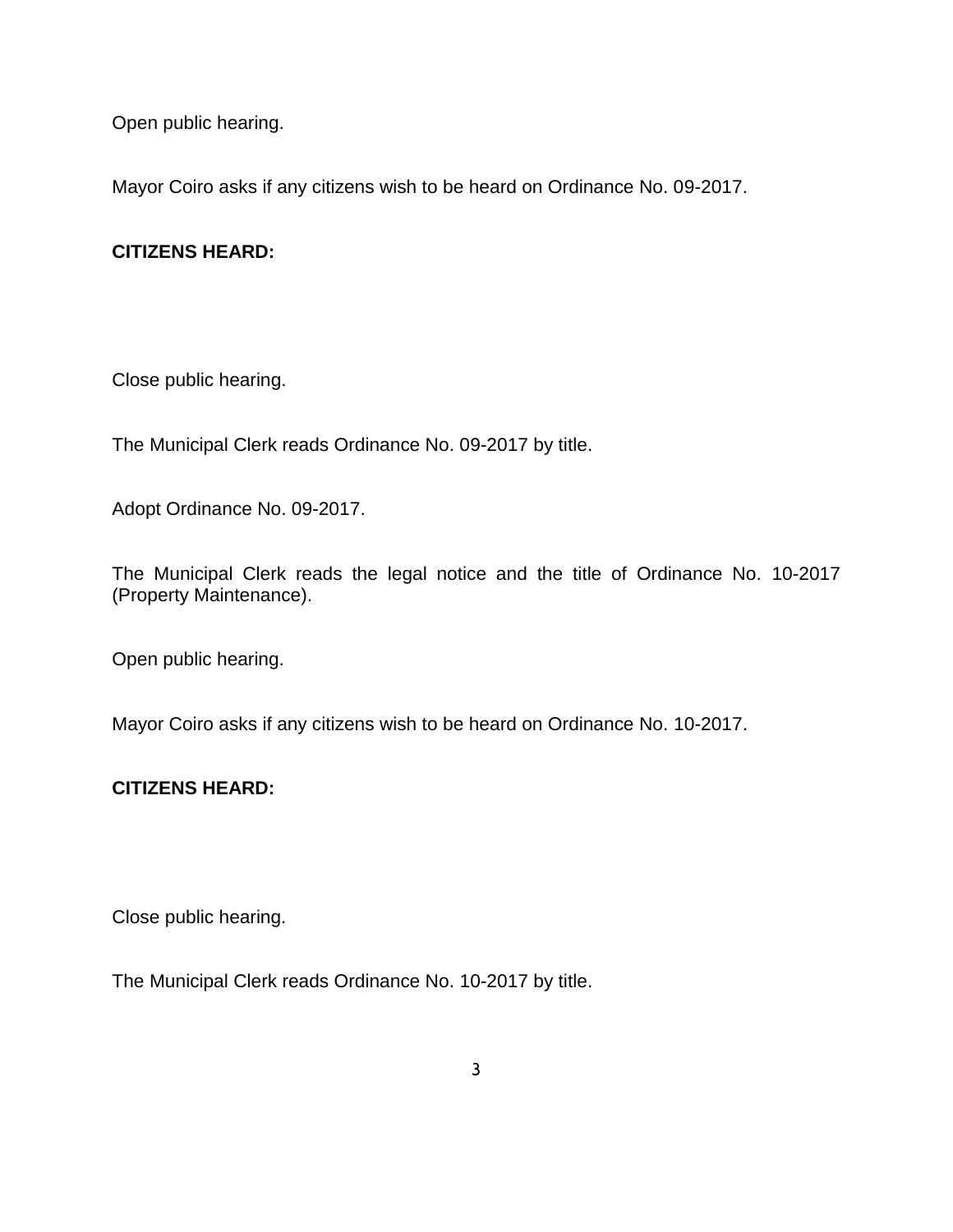Adopt Ordinance No. 10-2017.

Revert to the regular order of business.

Report from Members of the Council, Municipal Clerk and Municipal Attorney.

## **CITIZENS HEARD:**

Minutes of the Mayor and Council for the meeting of August 8, 2017.

#### **COMMITTEE ON FINANCE: PICARELLI, D'ANGELO, FONTANELLA.**

Resolution No. 2017-18 for the payment of bills.

Resolution authorizing the Treasurer to issue refunds to various property owners pursuant to State Tax Court judgments.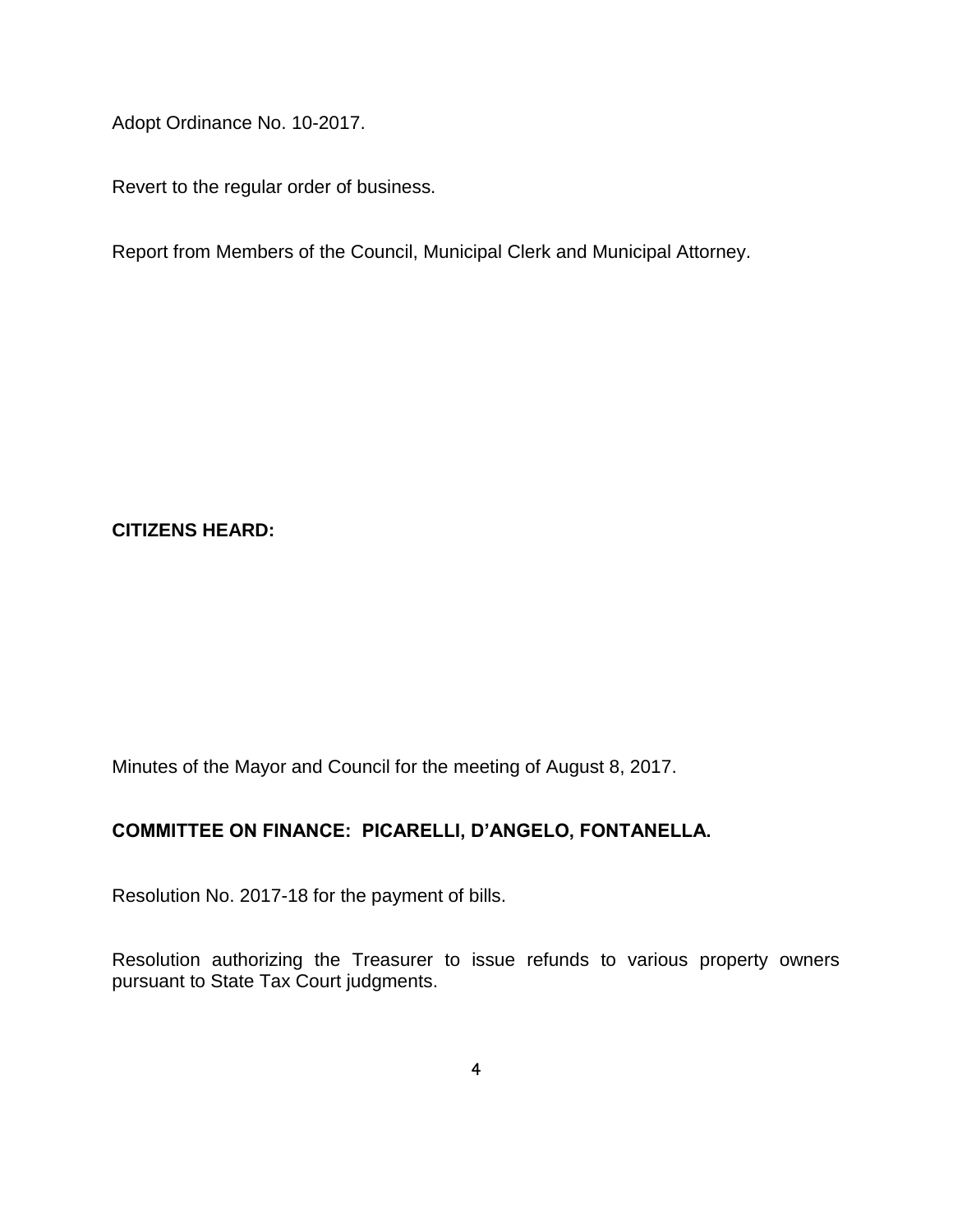## **COMMITTEE ON PUBLIC SAFETY: D'ANGELO, FONTANELLA, BUCHER.**

Letter from Fire Chief Vincent Marciano requesting a day off with pay from the DPW on Friday, September 15, 2017 to attend the New Jersey State Firemen's Convention as delegate and to also take the Fire Chief's vehicle to the convention from September 13  $-16, 2017.$ 

### **COMMITTEE ON PUBLIC WORKS: BUCHER, CAPO, PICARELLI.**

No report.

## **COMMITTEE ON ENG. & PUB. PROPERTY: FONTANELLA, ANDRIANI, D'ANGELO.**

Resolution Authorizing The Purchase And Deliver Of One Utility Vehicle For The Borough Of Totowa Sewer Department.

Letter from the Dey Hill Neighbors requesting permission to have a Block Party on Battle Ridge Trail from Dey Hill Trail south to the cul-de-sac on Saturday, September 9, 2017.

Street Closing Authorized By The Mayor.

#### **COMMITTEE ON LIAISON & INSPECTION: ANDRIANI, BUCHER, CAPO.**

No report.

#### **COMMITTEE ON LEG. & ORDINANCES: CAPO, PICARELLI, ANDRIANI.**

Raffle License Application No. 2051 for the Diane D'Apolito May Beyond the Rainbow Charitable Foundation for a Casino Night to be held on October 7, 2017 at the Totowa PAL.